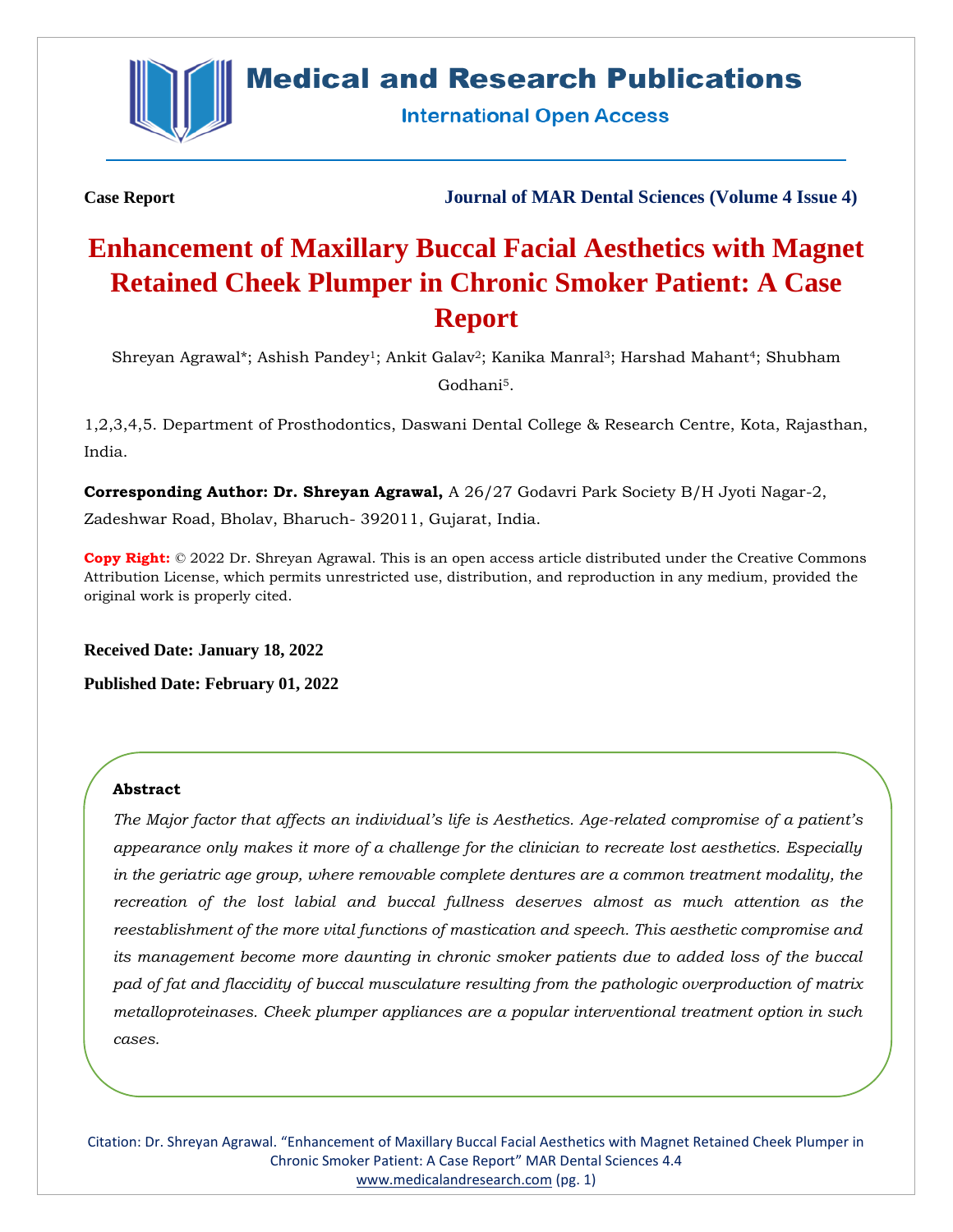*The underlying principle for the provision of this appliance is the reconstruction of buccal aesthetics by obliteration of the lost buccal corridor with acrylic plumping devices attached using various techniques to the buccal flange of the maxillary denture. This clinical report describes one such technique of provision of cheek plumpers in a complete denture patient using intraoral magnets.*

*Keywords: Magnetic Cheek Plumpers, Esthetics, Complete dentures, Ageing.* 

## **Introduction**

Complete denture therapy is a multi-faceted treatment plan that encompasses the reestablishment of several very important aspects of the patient's overall functionality such as masticatory ability, phonation, and aesthetics. External features of the face like nose, eyes, ears, cheeks, lips and facial musculature are important features of the face because these features highlight the looks and appearance of the face. The factors affecting the change in the facial appearance in the course due time of one's life are, extraction of molars due to any reason, thinning of the tissues due to aging, weight loss, alveolar resorption. Replacing the normal function of the mastication is not only an option today, patients also demand aesthetics and look in today's time. In a complete denture patients mostly sunken cheeks are observed, which can be managed by providing cheek plumper with the denture to overcome the sunken cheek musculature. There are two types of plumper attachment, undetachable/conventional cheek plumper and detachable cheek plumper. The undetachable cheek plumper Affects retention because it increases the weight of the maxillary denture, muscle fatigue is observed in long-term use of the undetachable cheek plumper and it Should not be used in patients with limited mouth opening. Sunken cheeks make a person's age appearance old than the present age and decrease the selfconfidence of the patients. To overcome the sunken cheek problem the following case report focuses on the improvement in the facial appearance of a completely edentulous patient with the help of magnetic detachable cheek plumper.

#### **Case Report**

A 63-years-old patient reported to the Department of Prosthodontics, Crown & Bridge, and Implantology at Daswani Dental College, Kota, Rajasthan, India with the chief complaint of missing teeth and poor aesthetics. On intraoral and extraoral examination, the patient had completely edentulous maxillary and mandibular arches. He had lost his teeth over 10 years because of periodontal problems and was edentulous for the past 8 years. Before now the patient was wearing a denture that was broken but he

Citation: Dr. Shreyan Agrawal. "Enhancement of Maxillary Buccal Facial Aesthetics with Magnet Retained Cheek Plumper in Chronic Smoker Patient: A Case Report" MAR Dental Sciences 4.4 [www.medicalandresearch.com](http://www.medicalandresearch.com/) (pg. 2)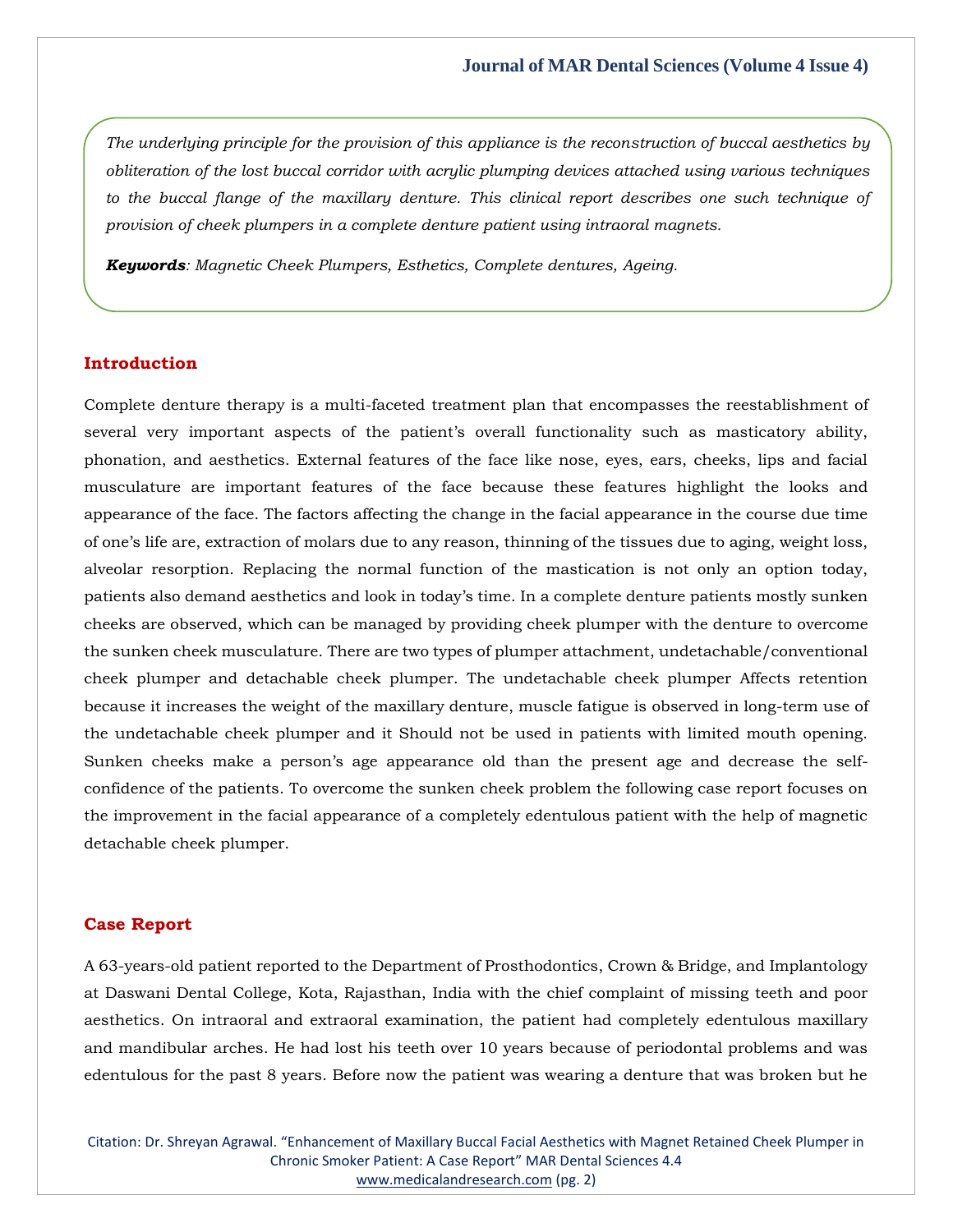was still unsatisfied with the looks. So, the patient was conscious about his sunken cheeks and desired a prosthesis that would make his face look fuller and healthier (Figure 1.).

He was leading a socially isolated life due to the psychological stress of his appearance. Keeping the patient's demand in mind, the treatment plan was formulated. It was decided to give maxillary and mandibular complete dentures with intraoral magnetic retained cheek Plumpers for the maxillary denture. Maxillary and mandibular impressions were made using impression compound (Y Dents, MDM Corporation). Custom trays were made using auto polymerizing acrylic resin. Border molding was done using low fusing impression compound (DPI, pinnacle tracing green sticks.), and wash impressions were made with zinc oxide eugenol impression material (Coltene impression paste). Jaw relations were recorded. For the try-in appointment, waxed dentures were first tried for occlusion and aesthetics with retained magnets (Figure.2).

After that cheek plumper was made in wax and was modified until the result is not achieved and magnets were attached to the wax plumpers(Figure.3).

When the result was achieved it was attached to the maxillary denture and then it was evaluated to give the patient a fuller appearance (Figure 4.).

The waxed plumper was separated from the waxed denture. Magnets were removed and the impression of magnets was incorporated on both the try-in denture and cheek plumpers. After that flasking and dewaxing procedures were completed in two different flasks for the final prosthesis and cheek Plumpers separately (Figure 5 & 6.).

Packing of the mold space with heat-polymerizing (Heat cure) acrylic material (Ivoclar SR triplex denture resin material) was completed and was kept overnight on a bench press and next day curing procedures were performed according to the manufacturer's instructions. After deflasking, the cured final prosthesis, and Plumpers were retrieved. Trimming, finishing, and polishing procedures were performed (Figure 7 & 8.).

Then the total of 12 magnets was used of commercially available magnets (Nickel coated magnets), 3mm in diameter and 1.5mm in thickness was attached to retain the cheek plumper with the final prosthesis (Figure 9.).

Provision for placement of magnets in the flange of the final prosthesis and the cheek plumper was made and positioned with the help of auto polymerizing resin. Complete polymerization was ensured by placing in a pressure pot and finishing and polishing were then carried out. The attachment of the plumper to the prosthesis was first checked outside the patient's mouth (Figure 10.).

The prosthesis along with the plumper was then checked in the patient's mouth for comfort, function, and aesthetics (Figure 11 & 12.).

Citation: Dr. Shreyan Agrawal. "Enhancement of Maxillary Buccal Facial Aesthetics with Magnet Retained Cheek Plumper in Chronic Smoker Patient: A Case Report" MAR Dental Sciences 4.4 [www.medicalandresearch.com](http://www.medicalandresearch.com/) (pg. 3)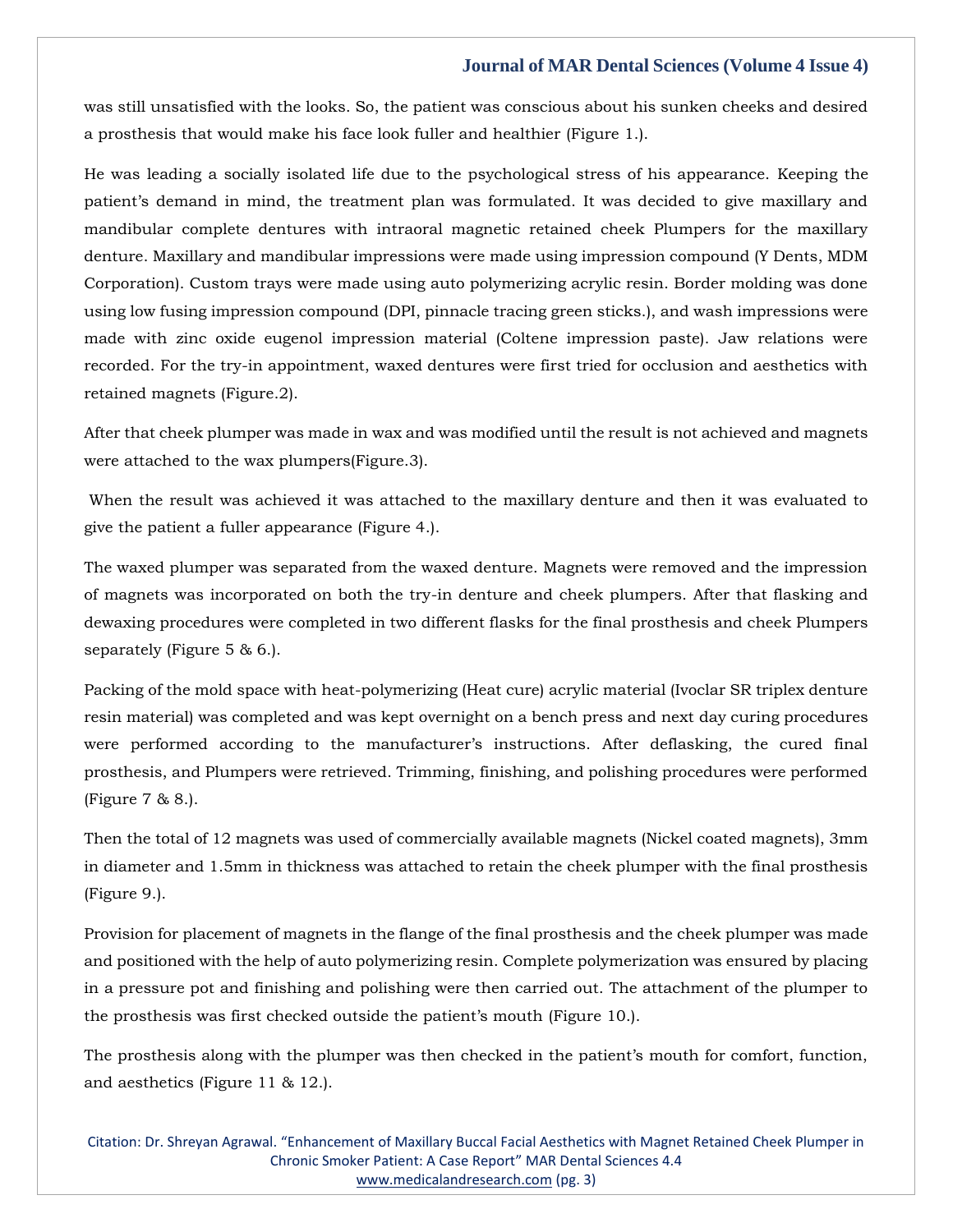The patient was educated and given common post-insertion instructions and encouraged to make efforts to learn to adapt to the new dentures and magnetically retained cheek plumper about the positioning of the plumper to the prosthesis. Within 14 days, the patient showed relief and satisfaction in mastication and phonetics, and his aesthetic dilemma was reduced with the use of detachable magnetic retained cheek plumper and called for a regular check-up to evaluate any soreness or looseness of dentures. The patient's demands were fulfilled and now he can express himself with confidence and looks a little younger than before.



**Figure 1:** Pre-operative view



**Figure 2:** Magnets Retained during the try-in procedure

Citation: Dr. Shreyan Agrawal. "Enhancement of Maxillary Buccal Facial Aesthetics with Magnet Retained Cheek Plumper in Chronic Smoker Patient: A Case Report" MAR Dental Sciences 4.4 [www.medicalandresearch.com](http://www.medicalandresearch.com/) (pg. 4)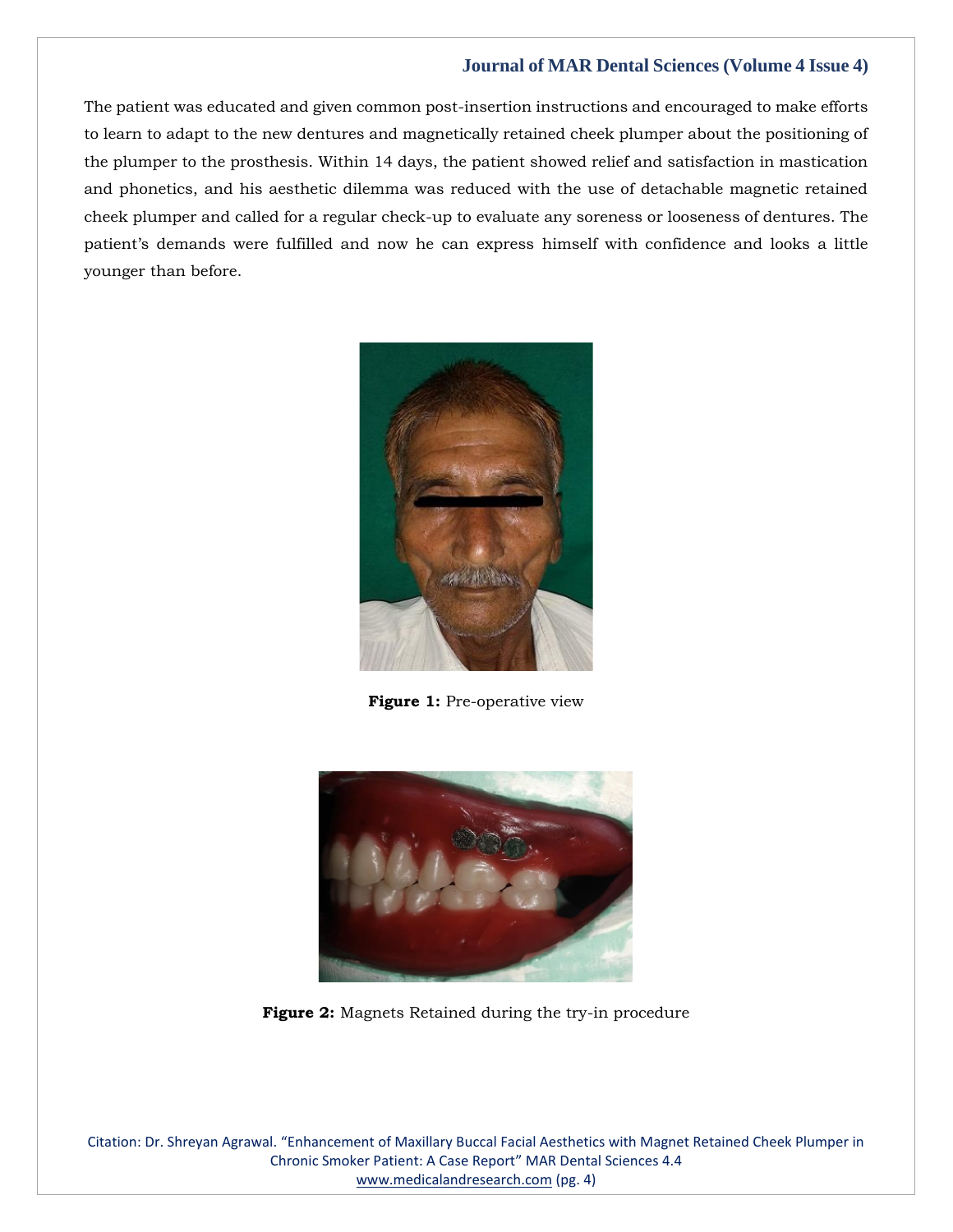

**Figure 3:** Magnets retained with wax cheek plumpers



**Figure 4**: Try-in procedure.



**Figure 5:** Flasking of cheek Plumpers

Citation: Dr. Shreyan Agrawal. "Enhancement of Maxillary Buccal Facial Aesthetics with Magnet Retained Cheek Plumper in Chronic Smoker Patient: A Case Report" MAR Dental Sciences 4.4 [www.medicalandresearch.com](http://www.medicalandresearch.com/) (pg. 5)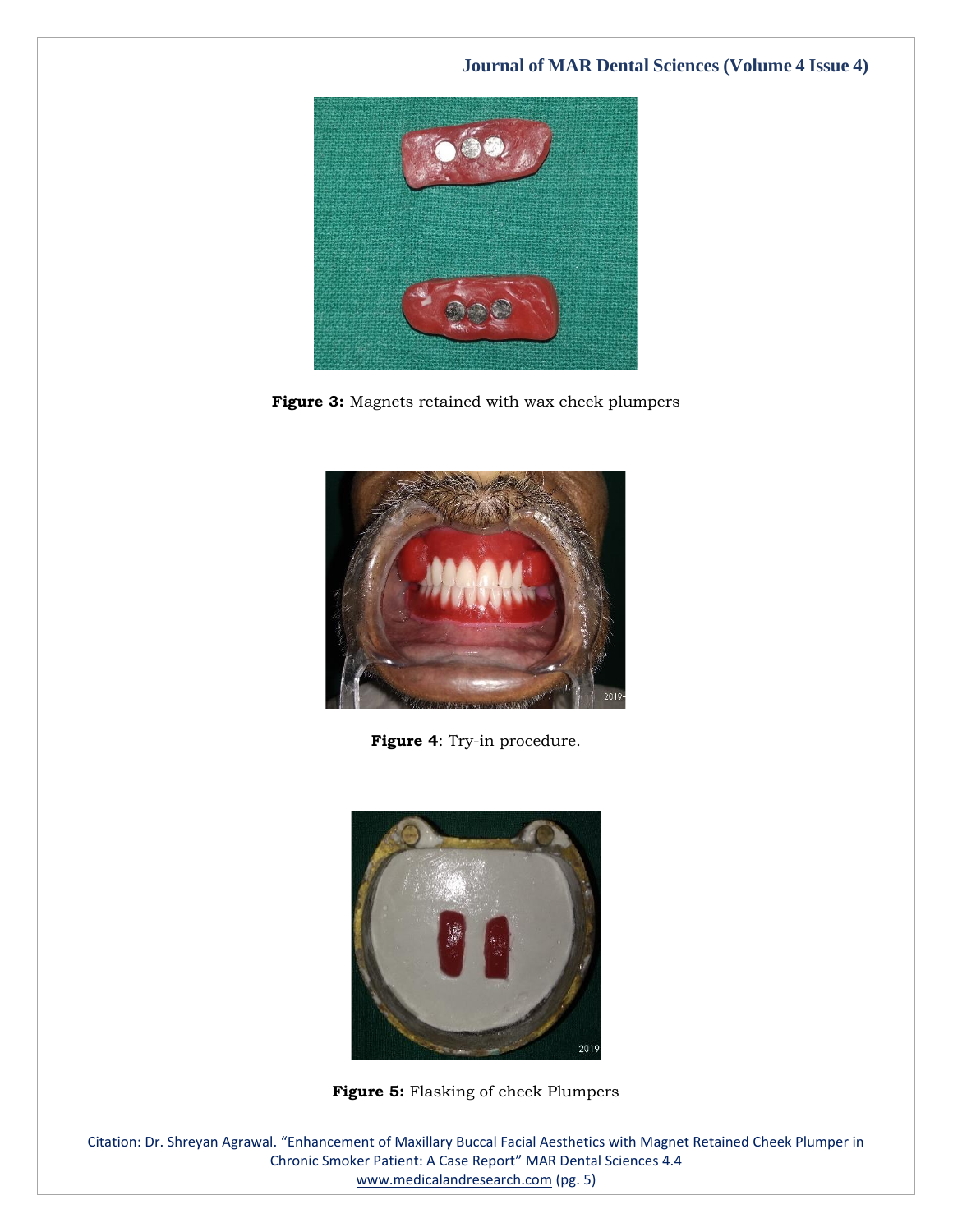

**Figure 6:** Deflasking of cheek Plumpers



**Figure 7:** Finished and polished denture without magnets



**Figure 8:** Finished and Polished cheek plumpers without magnets

Citation: Dr. Shreyan Agrawal. "Enhancement of Maxillary Buccal Facial Aesthetics with Magnet Retained Cheek Plumper in Chronic Smoker Patient: A Case Report" MAR Dental Sciences 4.4 [www.medicalandresearch.com](http://www.medicalandresearch.com/) (pg. 6)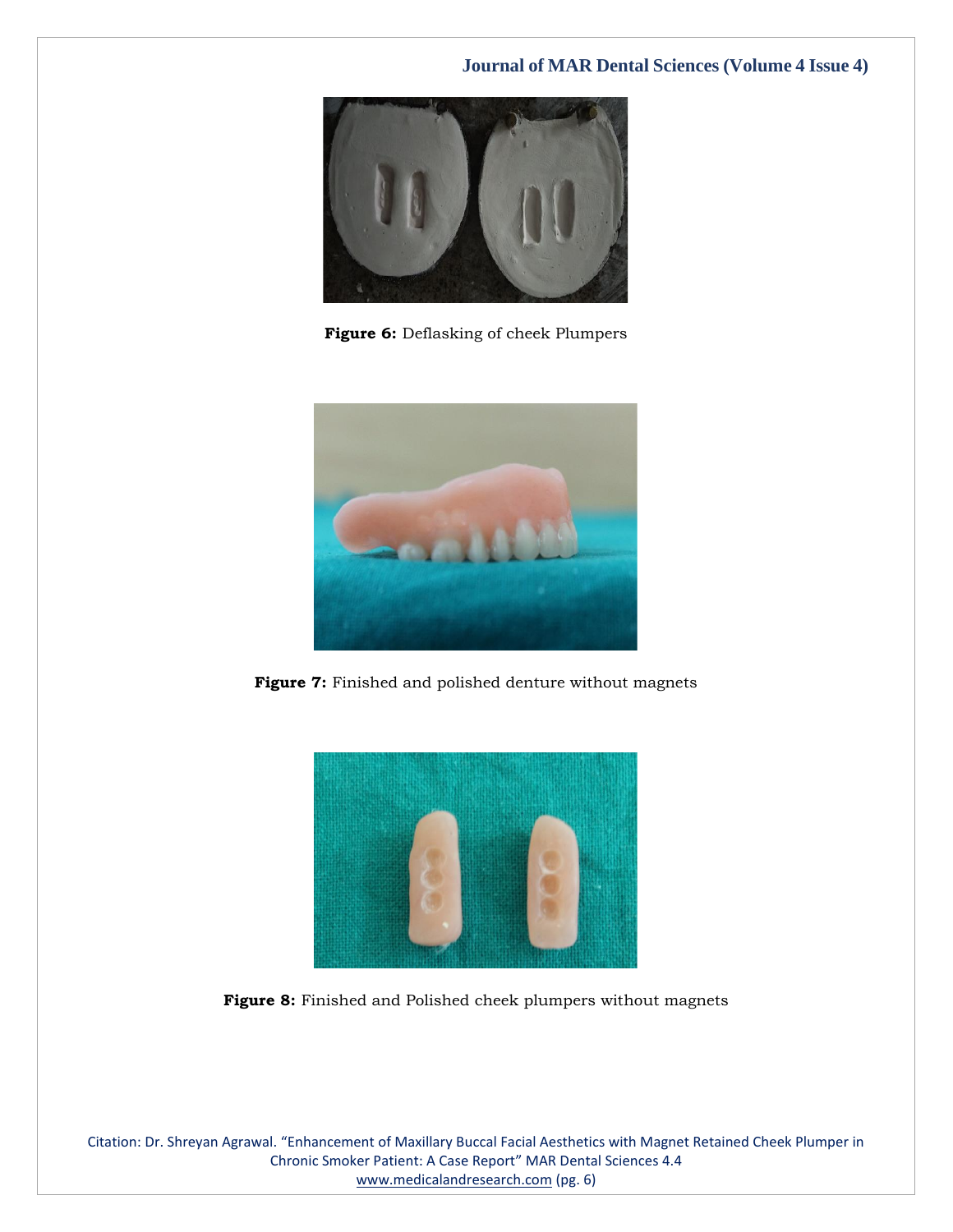

Figure 9: Cheek Plumper retained with 3mm x 1.5mm magnets.



Figure 10: Final prosthesis outside the patient's Mouth



Figure 11: Denture along with Cheek Plumper in Patient's Mouth

Citation: Dr. Shreyan Agrawal. "Enhancement of Maxillary Buccal Facial Aesthetics with Magnet Retained Cheek Plumper in Chronic Smoker Patient: A Case Report" MAR Dental Sciences 4.4 [www.medicalandresearch.com](http://www.medicalandresearch.com/) (pg. 7)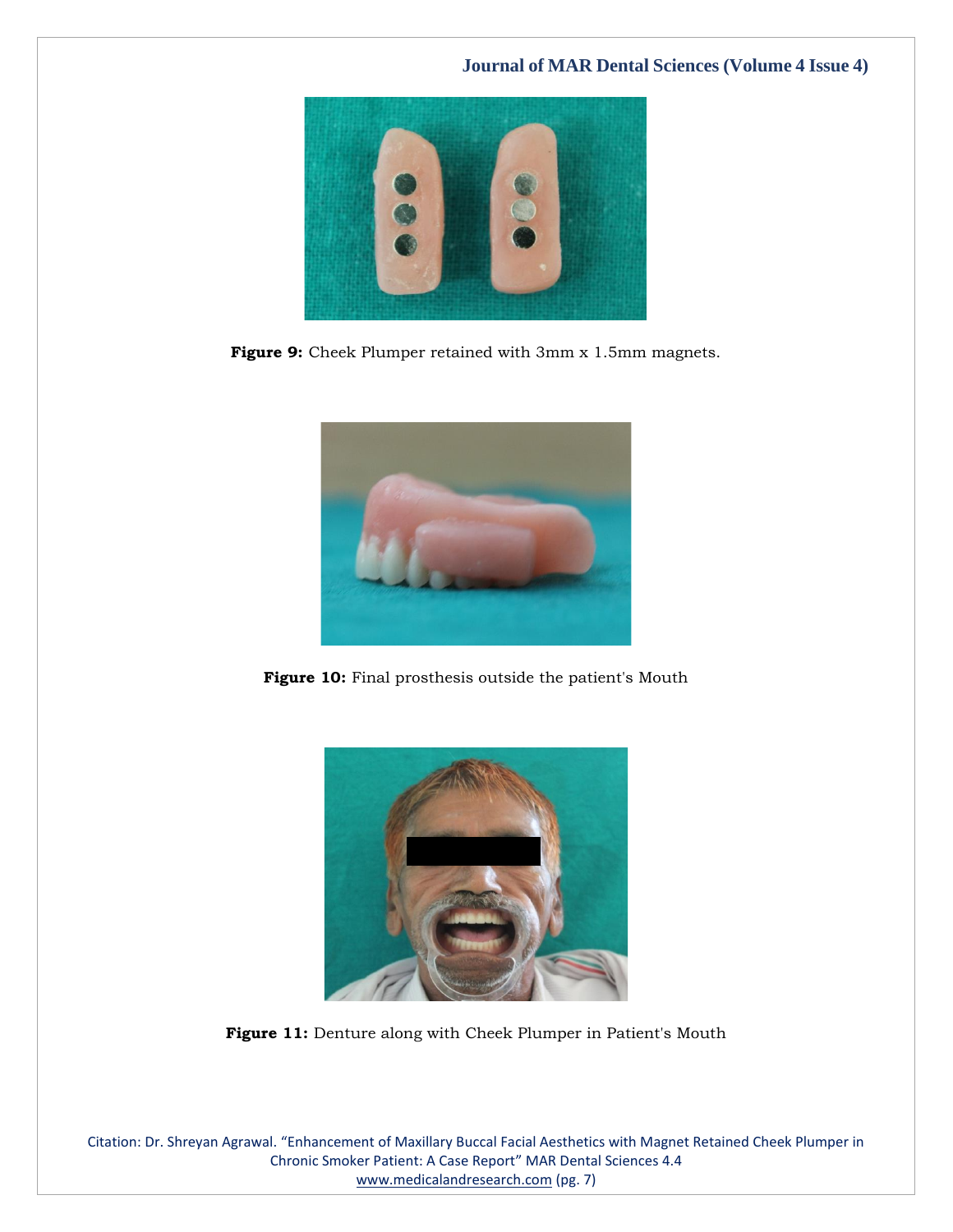

**Figure 12:** Post-Prosthetic view of the Patient

## **Discussion**

The term 'aesthetics' was coined in 1750; a blend of knowledge to give beauty, in contrast to the science of logic for the truth. According to GPT, denture aesthetics is defined as the effect produced by a dental prosthesis that affects the beauty and attractiveness of the person. In this modern world, denture aesthetics is not confined only to the selection of teeth based on factors like form, shape, color, arrangement, and sex. Instead, it is more about harmonization between the artificial and natural tissues. Loss of teeth in the posterior region results in loss of cheek support due to which the cheek tends to move medially to meet laterally expanding tongue. Also, loss of the teeth in the anterior region leads to changes in cheek contour as a result of loss of vertical dimension of occlusion. The apparent loss of subcutaneous fat, buccal pad of fat, and elasticity of connective tissue also produces the slumped cheeks, seen in aged.

## **Conclusion**

This case report describes a simple and economic prosthetic solution that not only offers looks and aesthetics but also improves the psychological profile of the patient and helps to gain confidence. It's a simple and non-invasive treatment procedure to recreate the facial aesthetics of a patient with sunken cheeks. Cheek plumpers retained with magnets were tried to improve the patient's facial appearance.

Citation: Dr. Shreyan Agrawal. "Enhancement of Maxillary Buccal Facial Aesthetics with Magnet Retained Cheek Plumper in Chronic Smoker Patient: A Case Report" MAR Dental Sciences 4.4 [www.medicalandresearch.com](http://www.medicalandresearch.com/) (pg. 8)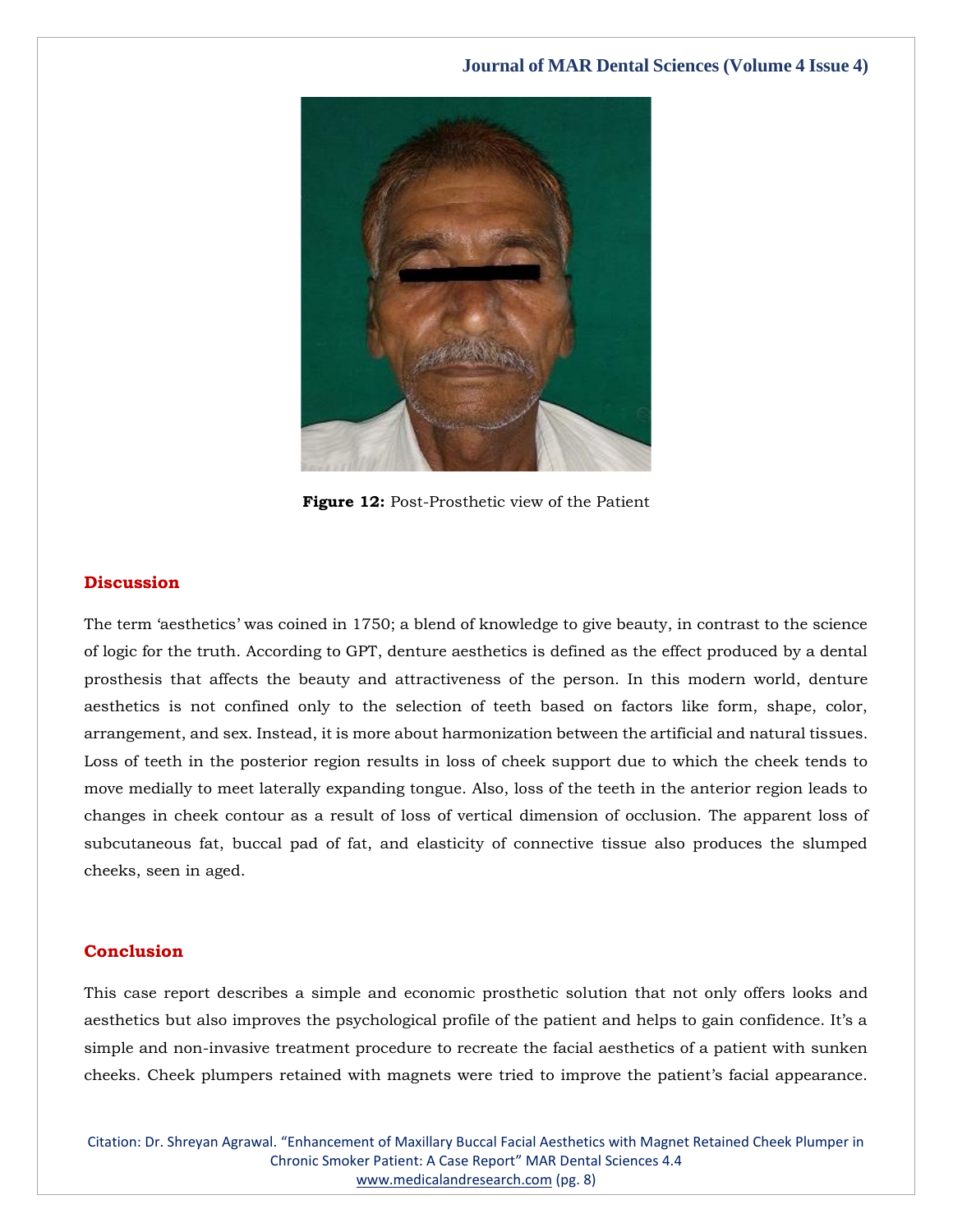The magnet retained cheek plumper prosthesis successfully restored the contour of the cheek, improved the aesthetics and psychological well-being of the patient.

Magnetic retention for sunken cheek patients is advantageous due to its small compact size and strong attractive forces. As we have used such intraoral magnets, the patient was informed about the limitations, and he was instructed to report to the clinic once every 6 months to replace the magnets if required.

#### **References**

1[.Aggarwal Prachi. An Innovative Technique to Improve Complete Denture Aesthetics Using Cheek](https://www.google.com/search?q=An+Innovative+Technique+to+Improve+Complete+Denture+Aesthetics+Using+Cheek+Plumper+Appliance%3A+A+Case+Report&oq=An+Innovative+Technique+to+Improve+Complete+Denture+Aesthetics+Using+Cheek+Plumper+Appliance%3A+A+Case+Report&aqs=chrome..69i57.468j0j7&sourceid=chrome&ie=UTF-8)  [Plumper Appliance: A Case Report International Journal of Oral Health and](https://www.google.com/search?q=An+Innovative+Technique+to+Improve+Complete+Denture+Aesthetics+Using+Cheek+Plumper+Appliance%3A+A+Case+Report&oq=An+Innovative+Technique+to+Improve+Complete+Denture+Aesthetics+Using+Cheek+Plumper+Appliance%3A+A+Case+Report&aqs=chrome..69i57.468j0j7&sourceid=chrome&ie=UTF-8) Medical Research 2016; 3: [51-54.](https://www.google.com/search?q=An+Innovative+Technique+to+Improve+Complete+Denture+Aesthetics+Using+Cheek+Plumper+Appliance%3A+A+Case+Report&oq=An+Innovative+Technique+to+Improve+Complete+Denture+Aesthetics+Using+Cheek+Plumper+Appliance%3A+A+Case+Report&aqs=chrome..69i57.468j0j7&sourceid=chrome&ie=UTF-8)

2[.Bolender-Zarb. Prosthodontic Treatment for edentulous Patients, 2004, India. Elsevier.](https://www.google.com/search?q=Prosthodontic+Treatment+for+edentulous+Patients%2C+2004%2C+India&sxsrf=AOaemvLOgLELR1pb8jI9B3tCCM_Phhmbxg%3A1642748684942&ei=DFvqYaP5ONWaseMP9ayFkA0&ved=0ahUKEwijr8jeo8L1AhVVTWwGHXVWAdIQ4dUDCA4&uact=5&oq=Prosthodontic+Treatment+for+edentulous+Patients%2C+2004%2C+India&gs_lcp=Cgdnd3Mtd2l6EAMyBQgAEM0CMgUIABDNAjoHCCMQ6gIQJ0oECEEYAEoECEYYAFCpBlipBmCIEmgBcAB4AIAB8QGIAfEBkgEDMi0xmAEAoAEBoAECsAEKwAEB&sclient=gws-wiz)

3[.Fenn H.R.B, Clinical Dental Prosthetics, 1986, India. CBS publishers.](https://www.google.com/search?q=Clinical+Dental+Prosthetics%2C+1986%2C+India&sxsrf=AOaemvIQeF37dGxrspaKQGNSqfwriWQqcg%3A1642748709918&ei=JVvqYYO7N5GTseMPi8Ss2A0&ved=0ahUKEwjD4bzqo8L1AhWRSWwGHQsiC9sQ4dUDCA4&uact=5&oq=Clinical+Dental+Prosthetics%2C+1986%2C+India&gs_lcp=Cgdnd3Mtd2l6EAM6BwgjEOoCECdKBAhBGABKBAhGGABQpAZYpAZgvAhoAXACeACAAYUCiAGFApIBAzItMZgBAKABAaABArABCsABAQ&sclient=gws-wiz)

4[.Lazzari JB. Intraoral splint for support of the lip in B](https://www.google.com/search?q=Intraoral+splint+for+support+of+the+lip+in+Bell%E2%80%99s+palsy&sxsrf=AOaemvLzwZ4ixdBdIoNVqmp1Gfuwjaf_gw%3A1642748734454&ei=PlvqYb6UG7qZseMPgrO9wAM&ved=0ahUKEwi-q5b2o8L1AhW6TGwGHYJZDzgQ4dUDCA4&uact=5&oq=Intraoral+splint+for+support+of+the+lip+in+Bell%E2%80%99s+palsy&gs_lcp=Cgdnd3Mtd2l6EAM6BwgjEOoCECdKBAhBGABKBAhGGABQ7AZY7AZgoQloAXAAeACAAfwBiAH8AZIBAzItMZgBAKABAaABArABCsABAQ&sclient=gws-wiz)ell's palsy. J Prosthet Dent 1955;5:579–581

5[.Riley MA, Walmsley AD, Harris IR. Magnets in prosthetic dentistry. J Prosthet Dent 2001;86:137](https://www.google.com/search?q=Magnets+in+prosthetic+dentistry&sxsrf=AOaemvLxybAWltvMVm_OU8U1yh8xO4BCUA%3A1642748757683&ei=VVvqYYf4KKKgseMPw7mKoAg&ved=0ahUKEwjH9p-BpML1AhUiUGwGHcOcAoQQ4dUDCA4&uact=5&oq=Magnets+in+prosthetic+dentistry&gs_lcp=Cgdnd3Mtd2l6EAMyBQgAEIAEOgcIIxDqAhAnSgQIQRgASgQIRhgAUKgGWKgGYOIIaAFwAHgAgAHVAYgB1QGSAQMyLTGYAQCgAQGgAQKwAQrAAQE&sclient=gws-wiz)–142.

6[.Ahmad KA, Drummond JL, Graber T, BeGolle E. Magnetic strength and corrosion of rare earth](https://www.google.com/search?q=Magnetic+strength+and+corrosion+of+rare+earth+magnets&sxsrf=AOaemvKkD6zXiDOKyx1maHleHjvbBdMf8Q%3A1642748779700&ei=a1vqYbSFKsGXseMPmuOI4AY&ved=0ahUKEwj05t-LpML1AhXBS2wGHZoxAmwQ4dUDCA4&uact=5&oq=Magnetic+strength+and+corrosion+of+rare+earth+magnets&gs_lcp=Cgdnd3Mtd2l6EAM6BwgjEOoCECdKBAhBGABKBAhGGABQ-QVY-QVgxwhoAXACeACAAfYBiAH2AZIBAzItMZgBAKABAaABArABCsABAQ&sclient=gws-wiz)  [magnets. Am J Orthod Dentofac Orthop 2006;130:275](https://www.google.com/search?q=Magnetic+strength+and+corrosion+of+rare+earth+magnets&sxsrf=AOaemvKkD6zXiDOKyx1maHleHjvbBdMf8Q%3A1642748779700&ei=a1vqYbSFKsGXseMPmuOI4AY&ved=0ahUKEwj05t-LpML1AhXBS2wGHZoxAmwQ4dUDCA4&uact=5&oq=Magnetic+strength+and+corrosion+of+rare+earth+magnets&gs_lcp=Cgdnd3Mtd2l6EAM6BwgjEOoCECdKBAhBGABKBAhGGABQ-QVY-QVgxwhoAXACeACAAfYBiAH2AZIBAzItMZgBAKABAaABArABCsABAQ&sclient=gws-wiz)–279.

7.Drak M, Dobrzański LA. Corrosion of Nd–Fe–[B permanent magnets. J Achiev Mater Manuf Eng](https://www.google.com/search?q=Corrosion+of+Nd%E2%80%93Fe%E2%80%93B+permanent+magnets&sxsrf=AOaemvKdHHpXGBvcGDU7YRDAOXW48kvEjg%3A1642748800212&ei=gFvqYdCvDOCfseMPkeKY8AI&ved=0ahUKEwjQ78OVpML1AhXgT2wGHRExBi4Q4dUDCA4&uact=5&oq=Corrosion+of+Nd%E2%80%93Fe%E2%80%93B+permanent+magnets&gs_lcp=Cgdnd3Mtd2l6EAMyCAghEBYQHRAeMggIIRAWEB0QHjoHCCMQ6gIQJ0oECEEYAEoECEYYAFCiBliiBmDaCGgBcAJ4AIABtAGIAbQBkgEDMC4xmAEAoAEBoAECsAEKwAEB&sclient=gws-wiz)  [2007;20:239](https://www.google.com/search?q=Corrosion+of+Nd%E2%80%93Fe%E2%80%93B+permanent+magnets&sxsrf=AOaemvKdHHpXGBvcGDU7YRDAOXW48kvEjg%3A1642748800212&ei=gFvqYdCvDOCfseMPkeKY8AI&ved=0ahUKEwjQ78OVpML1AhXgT2wGHRExBi4Q4dUDCA4&uact=5&oq=Corrosion+of+Nd%E2%80%93Fe%E2%80%93B+permanent+magnets&gs_lcp=Cgdnd3Mtd2l6EAMyCAghEBYQHRAeMggIIRAWEB0QHjoHCCMQ6gIQJ0oECEEYAEoECEYYAFCiBliiBmDaCGgBcAJ4AIABtAGIAbQBkgEDMC4xmAEAoAEBoAECsAEKwAEB&sclient=gws-wiz)–242.

8[.Saoji S, Agrawal S, Bhoyar A, Parlani S. Restoring esthetics with magnet retained cheek plumpers.](https://www.google.com/search?q=Restoring+esthetics+with+magnet+retained+cheek+plumpers&sxsrf=AOaemvL6ymBno77tQ2g7Ku6ZuJ4eJmw6iQ%3A1642748818214&ei=klvqYdqxDJSRseMP5p65kAM&ved=0ahUKEwjawo6epML1AhWUSGwGHWZPDjIQ4dUDCA4&uact=5&oq=Restoring+esthetics+with+magnet+retained+cheek+plumpers&gs_lcp=Cgdnd3Mtd2l6EAM6BwgjEOoCECdKBAhBGABKBAhGGABQiQZYiQZgiQloAXACeACAAbUBiAG1AZIBAzAuMZgBAKABAaABArABCsABAQ&sclient=gws-wiz)  [Ind J Comprehen Dent Care 2015;5:651-654.](https://www.google.com/search?q=Restoring+esthetics+with+magnet+retained+cheek+plumpers&sxsrf=AOaemvL6ymBno77tQ2g7Ku6ZuJ4eJmw6iQ%3A1642748818214&ei=klvqYdqxDJSRseMP5p65kAM&ved=0ahUKEwjawo6epML1AhWUSGwGHWZPDjIQ4dUDCA4&uact=5&oq=Restoring+esthetics+with+magnet+retained+cheek+plumpers&gs_lcp=Cgdnd3Mtd2l6EAM6BwgjEOoCECdKBAhBGABKBAhGGABQiQZYiQZgiQloAXACeACAAbUBiAG1AZIBAzAuMZgBAKABAaABArABCsABAQ&sclient=gws-wiz)

9[.Kumar A, Chadha M, Chhonkar DP, Chadha NM. Magnetic cheek plumpers: A step ahead in Esthetics](https://www.google.com/search?q=Magnetic+cheek+plumpers%3A+A+step+ahead+in+Esthetics+-+A+clinical+report&sxsrf=AOaemvIoq-qxETzubPHwMDy-RRWQDWzQ7g%3A1642748836723&ei=pFvqYZetK9ygseMPva2M6Ac&ved=0ahUKEwiXj_impML1AhVcUGwGHb0WA30Q4dUDCA4&uact=5&oq=Magnetic+cheek+plumpers%3A+A+step+ahead+in+Esthetics+-+A+clinical+report&gs_lcp=Cgdnd3Mtd2l6EAM6BwgjEOoCECdKBAhBGABKBAhGGABQ8gVY8gVgiAhoAXACeACAAboBiAG6AZIBAzAuMZgBAKABAaABArABCsABAQ&sclient=gws-wiz)  - [A clinical report. Ind J Dent Sci 2014;6:49-51.](https://www.google.com/search?q=Magnetic+cheek+plumpers%3A+A+step+ahead+in+Esthetics+-+A+clinical+report&sxsrf=AOaemvIoq-qxETzubPHwMDy-RRWQDWzQ7g%3A1642748836723&ei=pFvqYZetK9ygseMPva2M6Ac&ved=0ahUKEwiXj_impML1AhVcUGwGHb0WA30Q4dUDCA4&uact=5&oq=Magnetic+cheek+plumpers%3A+A+step+ahead+in+Esthetics+-+A+clinical+report&gs_lcp=Cgdnd3Mtd2l6EAM6BwgjEOoCECdKBAhBGABKBAhGGABQ8gVY8gVgiAhoAXACeACAAboBiAG6AZIBAzAuMZgBAKABAaABArABCsABAQ&sclient=gws-wiz)

10[.Verma N, Chitre V, Aras M. Enhancing appearance in complete dentures using magnet retained](https://www.google.com/search?q=Enhancing+appearance+in+complete+dentures+using+magnet+retained+cheek+plumpers&sxsrf=AOaemvLEUXngfEmEQi4vb-dOtU_297xNVg%3A1642748856466&ei=uFvqYbaBHNmhseMPsMGf8AY&ved=0ahUKEwi2va2wpML1AhXZUGwGHbDgB24Q4dUDCA4&uact=5&oq=Enhancing+appearance+in+complete+dentures+using+magnet+retained+cheek+plumpers&gs_lcp=Cgdnd3Mtd2l6EAM6BwgjEOoCECdKBAhBGABKBAhGGABQggZYggZghwloAXACeACAAcQBiAHEAZIBAzAuMZgBAKABAaABArABCsABAQ&sclient=gws-wiz)  [cheek plumpers. J Indian Prosthodont Soc 2004;4:35-38.](https://www.google.com/search?q=Enhancing+appearance+in+complete+dentures+using+magnet+retained+cheek+plumpers&sxsrf=AOaemvLEUXngfEmEQi4vb-dOtU_297xNVg%3A1642748856466&ei=uFvqYbaBHNmhseMPsMGf8AY&ved=0ahUKEwi2va2wpML1AhXZUGwGHbDgB24Q4dUDCA4&uact=5&oq=Enhancing+appearance+in+complete+dentures+using+magnet+retained+cheek+plumpers&gs_lcp=Cgdnd3Mtd2l6EAM6BwgjEOoCECdKBAhBGABKBAhGGABQggZYggZghwloAXACeACAAcQBiAHEAZIBAzAuMZgBAKABAaABArABCsABAQ&sclient=gws-wiz)

11[.Punia V, Mishra R, Khandelwal M, Verma N, Handa M. Magnet retained detachable cheek plumper:](https://www.google.com/search?q=Magnet+retained+detachable+cheek+plumper%3A+innovation+personified+%E2%80%93+a+case+report&sxsrf=AOaemvIkReFwiWQGFccT30EYmmPnfKBaIg%3A1642748880148&ei=0FvqYdS5CI2TseMPw6Wv4Ag&ved=0ahUKEwjU4dK7pML1AhWNSWwGHcPSC4wQ4dUDCA4&uact=5&oq=Magnet+retained+detachable+cheek+plumper%3A+innovation+personified+%E2%80%93+a+case+report&gs_lcp=Cgdnd3Mtd2l6EAM6BwgjEOoCECdKBAhBGABKBAhGGABQjQZYjQZguwhoAXACeACAAb4BiAG-AZIBAzAuMZgBAKABAaABArABCsABAQ&sclient=gws-wiz)  innovation personified – [a case report. Int J Prosthet Dent. 2013;4\(1\):16-20.](https://www.google.com/search?q=Magnet+retained+detachable+cheek+plumper%3A+innovation+personified+%E2%80%93+a+case+report&sxsrf=AOaemvIkReFwiWQGFccT30EYmmPnfKBaIg%3A1642748880148&ei=0FvqYdS5CI2TseMPw6Wv4Ag&ved=0ahUKEwjU4dK7pML1AhWNSWwGHcPSC4wQ4dUDCA4&uact=5&oq=Magnet+retained+detachable+cheek+plumper%3A+innovation+personified+%E2%80%93+a+case+report&gs_lcp=Cgdnd3Mtd2l6EAM6BwgjEOoCECdKBAhBGABKBAhGGABQjQZYjQZguwhoAXACeACAAb4BiAG-AZIBAzAuMZgBAKABAaABArABCsABAQ&sclient=gws-wiz)

12.Su[nil MV, Rao H, Sohi KS. Artificial cheek plumper's: a step ahead in denture aesthetics](https://www.google.com/search?q=Artificial+cheek+plumper%E2%80%99s%3A+a+step+ahead+in+denture+aesthetics-+a+case+report&sxsrf=AOaemvJhq6Pra7vZWeXju86m_48ftFX3eg%3A1642748921955&ei=-VvqYb_TOaqD4-EPpbinkA4&ved=0ahUKEwj_s8rPpML1AhWqwTgGHSXcCeIQ4dUDCA4&uact=5&oq=Artificial+cheek+plumper%E2%80%99s%3A+a+step+ahead+in+denture+aesthetics-+a+case+report&gs_lcp=Cgdnd3Mtd2l6EAM6BwgjEOoCECdKBAhBGABKBAhGGABQlwZYlwZgzAhoAXACeACAAcIBiAHCAZIBAzAuMZgBAKABAaABArABCsABAQ&sclient=gws-wiz)- a case [report. Indian J Stomatol. 2011;2\(2\):134-7.](https://www.google.com/search?q=Artificial+cheek+plumper%E2%80%99s%3A+a+step+ahead+in+denture+aesthetics-+a+case+report&sxsrf=AOaemvJhq6Pra7vZWeXju86m_48ftFX3eg%3A1642748921955&ei=-VvqYb_TOaqD4-EPpbinkA4&ved=0ahUKEwj_s8rPpML1AhWqwTgGHSXcCeIQ4dUDCA4&uact=5&oq=Artificial+cheek+plumper%E2%80%99s%3A+a+step+ahead+in+denture+aesthetics-+a+case+report&gs_lcp=Cgdnd3Mtd2l6EAM6BwgjEOoCECdKBAhBGABKBAhGGABQlwZYlwZgzAhoAXACeACAAcIBiAHCAZIBAzAuMZgBAKABAaABArABCsABAQ&sclient=gws-wiz)

13[.Javid N. The use of magnets in a maxillofacial prosthesis. J Prosthet Dent. 1971 Mar;25\(3\):334-41.](https://www.google.com/search?q=The+use+of+magnets+in+a+maxillofacial+prosthesis&sxsrf=AOaemvJjALQPoeJuDWe6kRKZtvpoYEE-WQ%3A1642748943674&ei=D1zqYZrhKKmY4-EP5ouO8AQ&ved=0ahUKEwjapPjZpML1AhUpzDgGHeaFA04Q4dUDCA4&uact=5&oq=The+use+of+magnets+in+a+maxillofacial+prosthesis&gs_lcp=Cgdnd3Mtd2l6EAM6BwgjEOoCECdKBAhBGABKBAhGGABQsgVYsgVg5AdoAXACeACAAfcBiAH3AZIBAzItMZgBAKABAaABArABCsABAQ&sclient=gws-wiz)

Citation: Dr. Shreyan Agrawal. "Enhancement of Maxillary Buccal Facial Aesthetics with Magnet Retained Cheek Plumper in Chronic Smoker Patient: A Case Report" MAR Dental Sciences 4.4 [www.medicalandresearch.com](http://www.medicalandresearch.com/) (pg. 9)